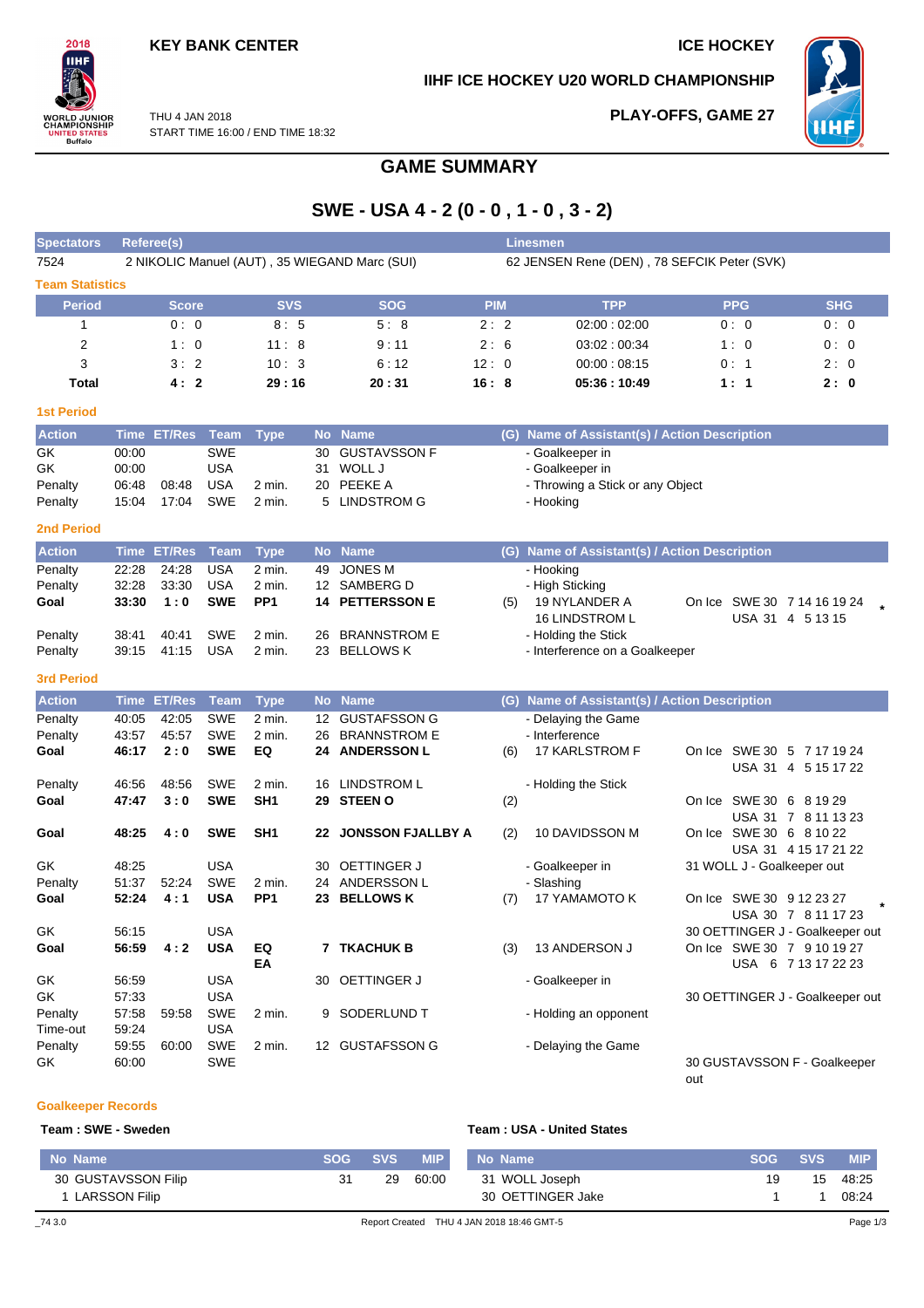## **KEY BANK CENTER ICE HOCKEY**



**IIHF ICE HOCKEY U20 WORLD CHAMPIONSHIP**



THU 4 JAN 2018 START TIME 16:00 / END TIME 18:32

## **PLAY-OFFS, GAME 27**

**Game Statistics Team : SWE (yellow)**

|             | <b>Head Coach: MONTEN Tomas</b> |          |             |   |                |                |                |                   |            |   |                | <b>Shots on Goal</b> |    |          |      |                  |                | Time on Ice |       |                |            |
|-------------|---------------------------------|----------|-------------|---|----------------|----------------|----------------|-------------------|------------|---|----------------|----------------------|----|----------|------|------------------|----------------|-------------|-------|----------------|------------|
| No Pos Name |                                 | G.       | A           | P |                |                |                | PIM FO+ FO- FO+/- | FO%        |   | $\overline{2}$ | 3 OT TS              |    | $+/-$    |      | $\overline{2}$   | 3              | <b>OT</b>   |       | <b>TOT SHF</b> | <b>AVG</b> |
| 7 D         | <b>LILJEGREN Timothy</b>        | $\Omega$ | 0           | 0 | $\mathbf 0$    | 0              | 0              | 0                 | 0.00       | 1 | 0              | 0                    | 1  | $\Omega$ | 3:58 |                  | 6:37 6:42      |             | 17:17 | 25             | 0:41       |
| 14 F        | <b>PETTERSSON Elias</b>         |          | 0           | 1 | 0              | 1              | 2              | $-1$              | 33.33      | 1 | 1              | 0                    | 2  | 0        |      |                  | 6:14 6:39 6:16 |             | 19:09 | 23             | 0:49       |
| 19 F        | NYLANDER Alexander +A           | 0        |             | 1 | 0              | 4              | 2              | 2                 | 66.67      | 1 | 2              | $\Omega$             | 3  | $+1$     |      |                  | 6:13 6:15 6:02 |             | 18:30 | 27             | 0:41       |
| 24 F        | ANDERSSON Lias +C               |          | 0           | 1 | $\overline{2}$ | 8              | 4              | 4                 | 66.67      | 0 | 1              |                      | 2  | $+1$     |      |                  | 6:54 5:43 3:55 |             | 16:32 | 22             | 0:45       |
| 27 D        | MOVERARE Jacob +A               | 0        | 0           | 0 | 0              | 0              | 0              | 0                 | 0.00       | 0 | 0              | $\Omega$             | 0  | $-1$     |      |                  | 5:23 4:50 9:45 |             | 19:58 | 32             | 0:37       |
| 8 D         | <b>DAHLIN Rasmus</b>            | 0        | 0           | 0 | 0              | 0              | 0              | 0                 | 0.00       | 0 |                | 0                    | 1  | $+2$     |      | 8:13 6:55 8:39   |                |             | 23:47 | 40             | 0:35       |
| 16 F        | <b>LINDSTROM Linus</b>          | 0        | 1           | 1 | 2              | 4              | 5              | $-1$              | 44.44      | 0 | 0              | $\Omega$             | 0  | 0        |      | 3:20 6:38 1:17   |                |             | 11:15 | 18             | 0:37       |
| 17 F        | <b>KARLSTROM Fredrik</b>        | 0        | 1           | 1 | 0              | 0              | 0              | 0                 | 0.00       | 0 | 0              | $\mathbf 0$          | 0  | $+1$     |      |                  | 3:32 3:19 4:10 |             | 11:01 | 18             | 0:36       |
| 26 D        | <b>BRANNSTROM Erik</b>          | 0        | 0           | 0 | 4              | 0              | 0              | 0                 | 0.00       | 0 | 0              |                      | 1  | $\Omega$ |      |                  | 7:28 5:41 7:13 |             | 20:22 | 29             | 0:42       |
| 28 F        | <b>ZETTERLUND Fabian</b>        | 0        | 0           | 0 | 0              | 0              | 0              | 0                 | 0.00       | 0 | 0              | $\Omega$             | 0  | 0        |      |                  | 4:34 0:00 0:00 |             | 4:34  | 4              | 1:08       |
| 5 D         | <b>LINDSTROM Gustav</b>         | 0        | 0           | 0 | 2              | 0              | 0              | 0                 | 0.00       | 0 | 0              | 0                    | 0  | $+1$     |      |                  | 4:59 5:24 1:22 |             | 11:45 | 21             | 0:33       |
| F<br>9      | SODERLUND Tim                   | 0        | $\mathbf 0$ | 0 | $\overline{2}$ | 0              | 0              | 0                 | 0.00       | 0 |                | $\Omega$             | 1  | -1       |      | 6:05 6:30 5:37   |                |             | 18:12 | 25             | 0:43       |
| 20 F        | <b>LUNDESTROM Isac</b>          | 0        | 0           | 0 | 0              | 3              | 4              | $-1$              | 42.86      | 0 |                | 0                    |    | 0        |      | 4:36 6:26 4:23   |                |             | 15:25 | 23             | 0:40       |
| 23 D        | <b>SELLGREN Jesper</b>          | 0        | $\mathbf 0$ | 0 | 0              | 0              | 0              | 0                 | 0.00       | 0 | 0              | 0                    | 0  | 0        |      |                  | 6:40 7:41 7:56 |             | 22:17 | 36             | 0:37       |
| 29 F        | <b>STEEN Oskar</b>              | 1        | 0           | 1 | 0              |                | 3              | $-2$              | 25.00      | 0 | 0              | 2                    | 2  | $+1$     |      |                  | 5:47 5:03 6:52 |             | 17:42 | 29             | 0:36       |
| 6 D         | <b>HOGBERG Linus</b>            | 0        | 0           | 0 | 0              | 0              | 0              | 0                 | 0.00       | 0 | 0              | $\Omega$             | 0  | $+2$     |      | $1:10$ 0:00 1:12 |                |             | 2:22  | 5              | 0:28       |
| 10 F        | <b>DAVIDSSON Marcus</b>         | 0        | 1           | 1 | 0              | 6              | 5              | 1                 | 54.55      | 0 | 0              |                      | 1  | 0        |      | 3:40 4:12 5:00   |                |             | 12:52 | 25             | 0:30       |
| 12 F        | <b>GUSTAFSSON Glenn</b>         | 0        | 0           | 0 | 4              | 0              | $\overline{2}$ | $-2$              | 0.00       | 0 | 0              | 0                    | 0  | 0        |      | 3:24 3:48 4:23   |                |             | 11:35 | 18             | 0:38       |
| 21 F        | <b>BOQVIST Jesper</b>           | 0        | 0           | 0 | 0              | 0              | 3              | $-3$              | 0.00       | 2 | 1              | $\Omega$             | 3  | 0        |      | 2:08 6:40 3:22   |                |             | 12:10 | 19             | 0:38       |
| 22 F        | <b>JONSSON FJALLBY Axel</b>     |          | 0           |   | $\Omega$       | $\overline{2}$ | 0              |                   | 2 100.00   | 0 |                |                      | 2  | $+1$     |      |                  | 3:33 3:15 4:50 |             | 11:38 | 24             | 0:29       |
| 1 GK        | <b>LARSSON Filip</b>            | 0        | 0           | 0 | 0              |                |                |                   |            | 0 | 0              | 0                    | 0  |          |      |                  |                |             |       |                |            |
| 30 GK       | <b>GUSTAVSSON Filip (BP)</b>    | 0        | 0           | 0 | 0              |                |                |                   |            | 0 | 0              | 0                    | 0  |          |      |                  |                |             |       |                |            |
| Total       |                                 | 4        | 4           | 8 | 16             | 29             | 30             |                   | $-1$ 49.15 | 5 | 9              | 6                    | 20 |          |      |                  |                |             |       |                |            |

|             | Team: USA (blue)       |          |              |          |                |          |          |                   |          |                |                |                |               |       |      |                     |             |                |    |            |
|-------------|------------------------|----------|--------------|----------|----------------|----------|----------|-------------------|----------|----------------|----------------|----------------|---------------|-------|------|---------------------|-------------|----------------|----|------------|
|             | Head Coach: MOTZKO Bob |          |              |          |                |          |          |                   |          |                |                |                | Shots on Goal |       |      |                     | Time on Ice |                |    |            |
| No Pos Name |                        | G.       | $\mathbf{A}$ | P        |                |          |          | PIM FO+ FO- FO+/- | FO%      |                | $\overline{2}$ |                | 3 OT TS       | $+/-$ |      | 3<br>$\overline{2}$ | <b>OT</b>   | <b>TOT SHF</b> |    | <b>AVG</b> |
| 4 F         | POEHLING Ryan          | 0        | 0            | 0        | 0              | 2        |          | $-5$              | 22.22    | 0              | 1              | 0              |               | -2    | 6:21 | 7:13 4:09           |             | 17:43          | 23 | 0:46       |
| 8 D         | FOX Adam +A            | 0        | 0            | 0        | 0              | 0        | 0        | 0                 | 0.00     | 1              | 0              | $\Omega$       |               | -1    |      | 8:01 5:4910:44      |             | 24:34          | 26 | 0:56       |
| 12 D        | SAMBERG Dylan          | 0        | $\Omega$     | $\Omega$ | 2              | 0        | 0        | $\Omega$          | 0.00     | 0              | 0              | $\Omega$       | 0             | 0     |      | 6:12 7:42 5:15      |             | 19:09          | 24 | 0:47       |
| 17 F        | YAMAMOTO Kailer        | 0        | 1            | 1        | 0              | 3        | 0        |                   | 3 100.00 | 0              | $\mathbf 0$    | 2              | 2             | -1    |      | 5:23 6:49 7:59      |             | 20:11          | 25 | 0:48       |
| 23 F        | <b>BELLOWS Kieffer</b> | 1        | $\Omega$     | 1        | $\overline{2}$ | 1        | 1        | $\Omega$          | 50.00    | 2              | 1              | $\overline{2}$ | 5             | 0     |      | 7:15 5:10 7:53      |             | 20:18          | 24 | 0:50       |
| 5 D         | LINDGREN Ryan +A       | 0        | 0            | 0        | 0              | 0        | 0        | 0                 | 0.00     | 0              | 1              | 0              |               | $-1$  |      | 8:06 8:10 3:48      |             | 20:04          | 22 | 0:54       |
| 7 F         | <b>TKACHUK Brady</b>   | 1        | 0            | 1        | 0              | 0        | 0        | $\Omega$          | 0.00     | $\mathbf 0$    | 2              | 1              | 3             | 0     |      | 5:57 6:12 8:39      |             | 20:48          | 27 | 0:46       |
| 11 F        | MITTELSTADT Casey      | 0        | 0            | 0        | 0              | 13       | 7        | 6                 | 65.00    | 2              | 1              | 1              | 4             | -1    |      | 7:07 6:2010:28      |             | 23:55          | 28 | 0:51       |
| 13 F        | ANDERSON Joey +C       | 0        | 1            | 1        | 0              | 3        | 3        | $\Omega$          | 50.00    | 0              | 0              | 3              | 3             | 0     |      | 8:20 6:3310:09      |             | 25:02          | 31 | 0:48       |
| 15 D        | PERUNOVICH Scott       | $\Omega$ | $\Omega$     | $\Omega$ | $\Omega$       | $\Omega$ | $\Omega$ | $\Omega$          | 0.00     | $\Omega$       | $\Omega$       | 1              | 1             | -2    |      | 6:08 7:48 6:25      |             | 20:21          | 25 | 0:48       |
| 9 F         | NORRIS Josh (BP)       | 0        | 0            | 0        | 0              | 7        | 4        | 3                 | 63.64    | $\overline{2}$ | 0              | 2              | 4             | 0     |      | 2:59 4:37 4:24      |             | 12:00          | 21 | 0:34       |
| 20 D        | <b>PEEKE Andrew</b>    | 0        | 0            | 0        | $\overline{2}$ | 0        | 0        | 0                 | 0.00     | 0              | 1              | 0              | 1             | 0     |      | 3:00 5:03 1:57      |             | 10:00          | 18 | 0:33       |
| 21 F        | <b>HARPER Patrick</b>  | 0        | 0            | 0        | 0              | 0        | $\Omega$ | $\Omega$          | 0.00     | 0              | 0              | $\Omega$       | 0             | -1    |      | 2:35 1:55 2:36      |             | 7:06           | 11 | 0:38       |
| 24 D        | <b>ANDERSON Mikey</b>  | 0        | 0            | 0        | 0              | 0        |          | $-1$              | 0.00     | 0              | $\mathbf 0$    | $\Omega$       | 0             | 0     |      | $3:17$ 4:07<br>0:55 |             | 8:19           | 13 | 0:38       |
| 49 F        | <b>JONES Max</b>       | 0        | 0            | 0        | 2              | 0        | $\Omega$ | 0                 | 0.00     | 1              | 2              | $\Omega$       | 3             | 0     |      | 3:40 4:06 5:17      |             | 13:03          | 17 | 0:46       |
| 6 D         | <b>HUGHES Quinn</b>    | 0        | 0            | 0        | 0              | 0        | 0        | 0                 | 0.00     | 0              | 0              | 0              | 0             | $+1$  |      | 2:41 1:02 4:21      |             | 8:04           | 10 | 0:48       |
| 22 F        | <b>BROWN Logan</b>     | 0        | 0            | 0        | 0              | 1        | 4        | $-3$              | 20.00    | 0              | 1              | $\Omega$       | 1             | -1    |      | 2:53 2:29<br>5:07   |             | 10:29          | 15 | 0:41       |
| 27 F        | <b>TUFTE Riley</b>     | 0        | 0            | 0        | $\Omega$       | 0        | 0        | 0                 | 0.00     | 0              | 1              | 0              |               | 0     |      | 2:21 2:55 0:46      |             | 6:02           | 7  | 0:51       |
| 34 F        | <b>FREDERIC Trent</b>  | 0        | 0            | 0        | 0              | $\Omega$ | 2        | $-2$              | 0.00     | 0              | 0              | 0              | 0             | 0     |      | 2:33 2:43 2:12      |             | 7:28           | 10 | 0:44       |
| 30 GK       | <b>OETTINGER Jake</b>  | 0        | $\Omega$     | $\Omega$ | $\Omega$       |          |          |                   |          | 0              | $\Omega$       | $\Omega$       | 0             |       |      |                     |             |                |    |            |
| 31 GK       | <b>WOLL Joseph</b>     | 0        | 0            | 0        | $\Omega$       |          |          |                   |          | 0              | 0              | 0              | 0             |       |      |                     |             |                |    |            |
| Total       |                        | 2        | $\mathbf{2}$ | 4        | 8              | 30       | 29       | 1                 | 50.85    | 8              | 11             | 12             | 31            |       |      |                     |             |                |    |            |